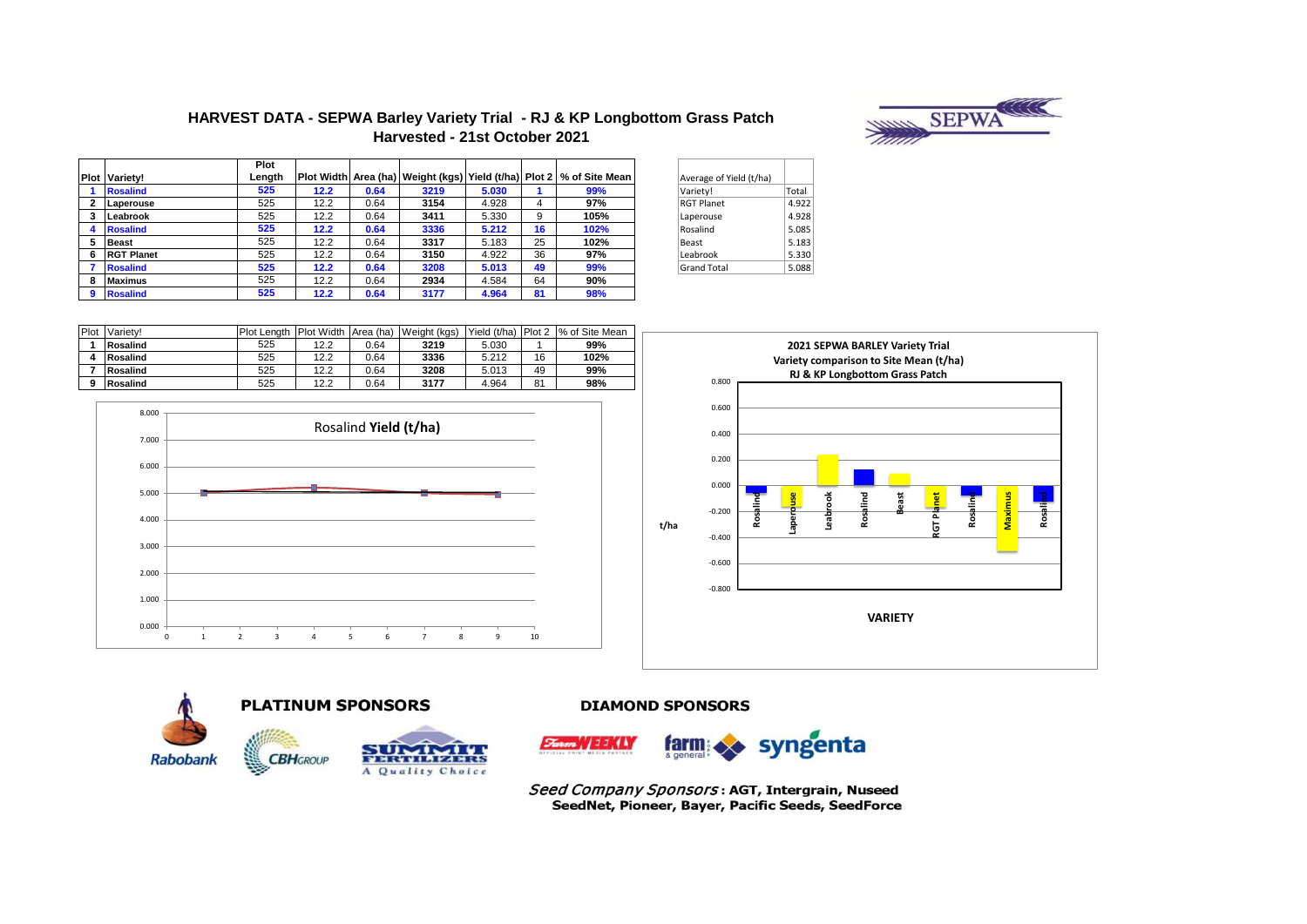



|                |                   | Yield  |                |
|----------------|-------------------|--------|----------------|
| Plot           | Varietv!          | (t/ha) | % of Site Mean |
|                | <b>Rosalind</b>   | 5.030  | 99%            |
| $\overline{2}$ | Laperouse         | 4.928  | 97%            |
| 3              | Leabrook          | 5.330  | 105%           |
| Δ              | <b>Rosalind</b>   | 5.212  | 102%           |
| 5              | Beast             | 5.183  | 102%           |
| 6              | <b>RGT Planet</b> | 4.922  | 97%            |
| 7              | <b>Rosalind</b>   | 5.013  | 99%            |
| 8              | Maximus           | 4.584  | 90%            |
| 9              | <b>Rosalind</b>   | 4.964  | 98%            |

**Site Details**<br> **Soil Description: Soil Description:** Loam over Clay<br> **Date Sown:** Saturday, 24 Apr

### **Plot Dimensions**

**CBH**GROUP

525 12.2 0.64 1.56 **Length (m) Width (m) Area (m2)** 

 $\sim$ 

Quality Choice

**Date Sown: Site Mean (t/ha)** 5.018 Saturday, 24 April 2021 **Date Harvested Community Charles Thursday, 4 November 2021 Community Probability Community Community Community Community Community Community Community Community Community Community Community Community Community Community Seeding Rate:** 53 kg/ha **Least significant difference 5%** 0.3855 **CV %** 2.2

**Statistical Analysis** 

**Conversion Factor**



## **PLATINUM SPONSORS**

Ā







Seed Company Sponsors: AGT, Intergrain, Nuseed SeedNet, Pioneer, Bayer, Pacific Seeds, SeedForce